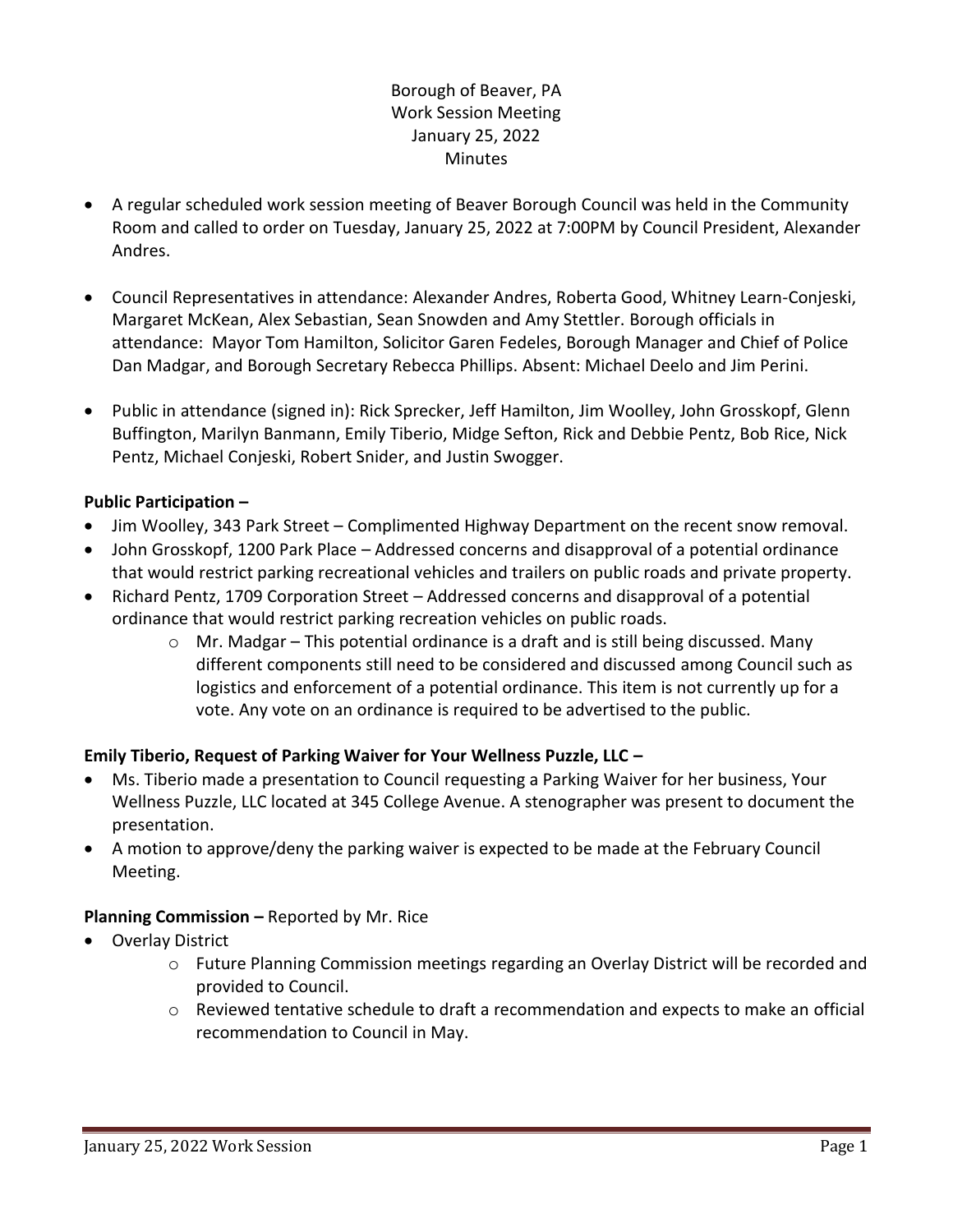- Quay Square update
	- $\circ$  Mr. Martone reviewed designs and completed a survey to complete a more detailed design. This survey was sent to EPD last week to review. Design concepts were discussed with Council.
	- o Minimal trees will need to be removed to complete the project.
		- Ms. McKean Asked if the Elm tree would be removed.
		- Mr. Martone No Elm trees are being removed.
	- $\circ$  Ms. McKean Addressed concerns of potentially adding public restrooms to the design.
		- Mr. Martone Public restrooms are not included in this design. Current designs would accommodate public restrooms if desired at a later date.
	- o EPD will make a presentation of the design to Council.
	- o Friends of Beaver Parks agreed to split the cost of the Quay Square designs.

#### **Public Safety / Code Enforcement –**

• General discussion of a potential ordinance that would limit and/or restrict recreational vehicle parking within Beaver Borough.

### **Reports**

#### **Manager/Secretary Report –** Reported by Mr. Madgar

- Reminded Council Members who served in 2021 to complete and submit their State Ethics forms to the Borough Office.
- Clark Park update
	- $\circ$  Michael Boso will be picking up the plaques once the weather breaks to clean
- Larry Renninger is seeking approval to organize another Concert in the Park on August 13<sup>th</sup>. The genre will be 80's music and will follow the same procedures as done in 2019.
	- o No concerns from Council were presented.
- Meeting with Columbia Gas was held on January 21, 2022 with Mayor Hamilton, Mr. Sprecker and Mr. Martone to review their projected gas line replacement project for 2022.
	- o Streets expected to be affected are:
		- 5<sup>th</sup> Street from Galey Boulevard to Wayne Street
		- Galey Boulevard from 6<sup>th</sup> Street to 7<sup>th</sup> Street
		- Insurance Street from 4<sup>th</sup> Street to 5<sup>th</sup> Street
		- College Avenue from 4<sup>th</sup> Street to 5<sup>th</sup> Street
- Rental property owned by the Borough at 471 Corporation Street will have a new tenant moving in on February 18, 2022 at \$1,300/month.
- Reminded Council to not wait to bring urgent matters to meetings, please reach out to the Borough to address any issues as soon as possible.
- Encouraged Council members to ask questions and visit the Borough Building to see day to day operations.

**Mayor Hamilton** – No report

**Police Chief Madgar** – No report